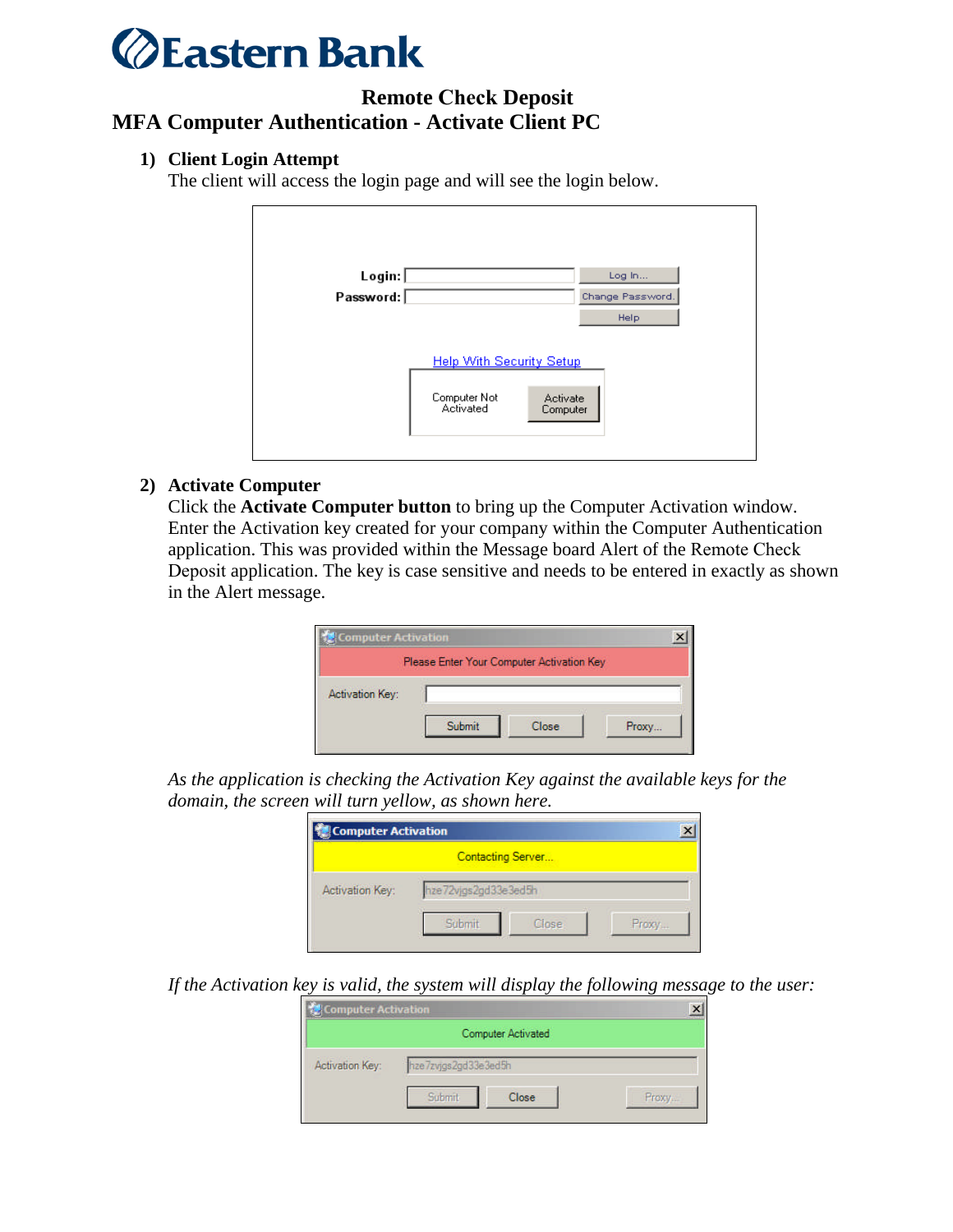

Close the Computer Activation window to be returned to the Remote Check Deposit login page. You will now see that the computer has been activated successfully. Close the login page.

|           | Login: wfs                                                 | Log In.                |
|-----------|------------------------------------------------------------|------------------------|
| Password: |                                                            | <b>Change Password</b> |
|           |                                                            | Help                   |
|           |                                                            |                        |
|           |                                                            |                        |
|           |                                                            |                        |
|           | Computer Activated<br>Successfully<br>Activate<br>Computer |                        |

## **3) Client Login**

Enter your login credentials (Login name and password) to access the Remote Check Deposit application.

*If the Activation key you entered is invalid, the system will display the following message to the user:*

| <b>Activation Key:</b>                                               | hze72vjgs2gd33e3ed5h |       |       |
|----------------------------------------------------------------------|----------------------|-------|-------|
|                                                                      | Submit               | Close | Proxy |
| Message<br>Failed to activate computer. Activation key is not valid. |                      |       |       |

*If you entered an Activation key that is expired (because it wasn't used within the allotted timeframe after being created) you will get the following message:*

| <b>Computer Activation</b> |                                                                        | × |
|----------------------------|------------------------------------------------------------------------|---|
|                            | Failed to activate computer. The specified activation key has expired. |   |
| Activation Key:            | kadjc59skumuvp2zd49u                                                   |   |
|                            | Submit<br>Close<br>Proxy                                               |   |
| Message                    |                                                                        |   |
|                            | Failed to activate computer. The specified activation key has expired. |   |